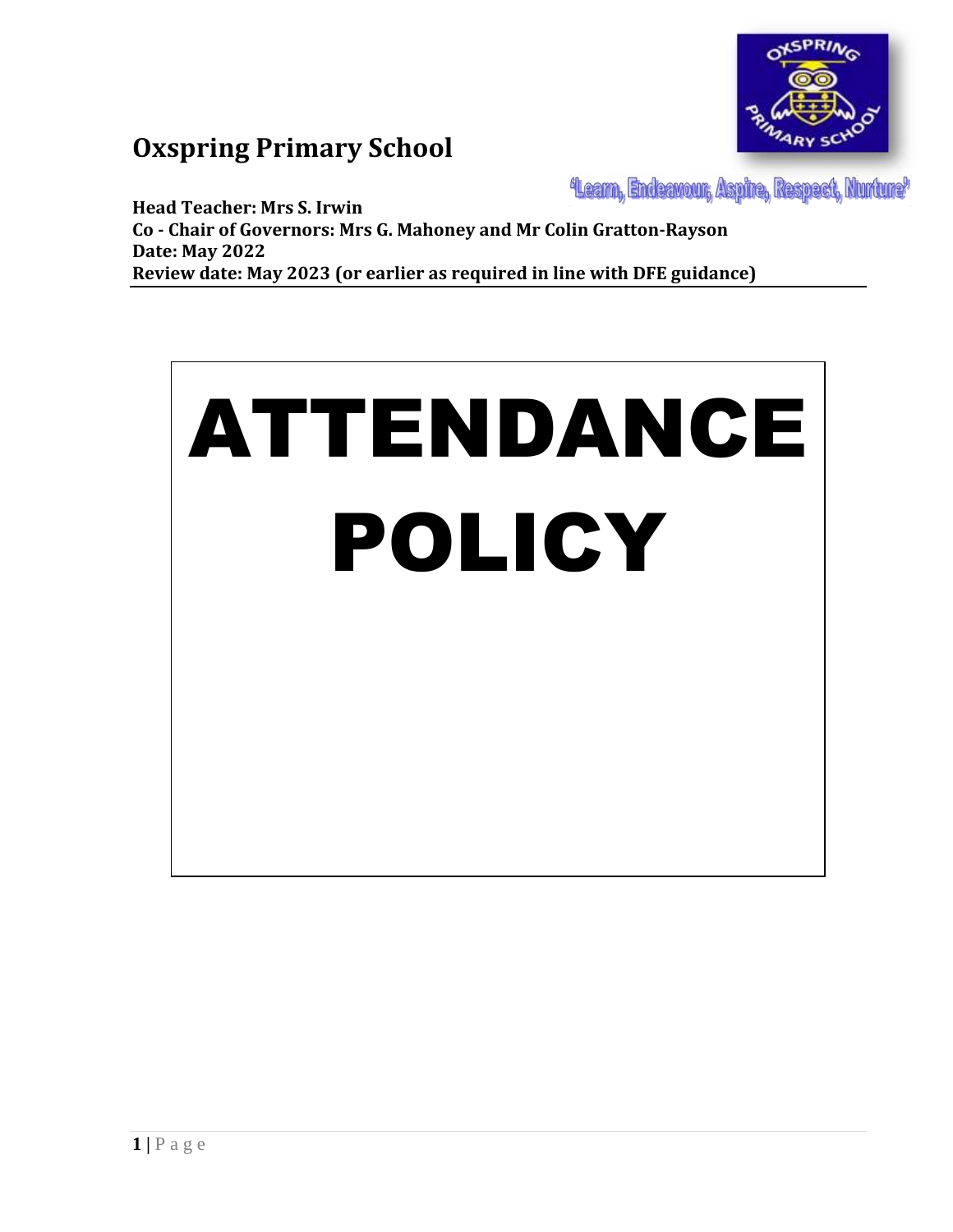**Oxspring Primary School**

## **ATTENDANCE POLICY**

**Our School's Mission: 'To be a learning community with a culture of ambition and achievement'**

**Our Vision: 'Embracing Learning – a school for all'**

**Our motto: 'Learn, Endeavour, Aspire, Respect, Nurture'**

**Our Values:**

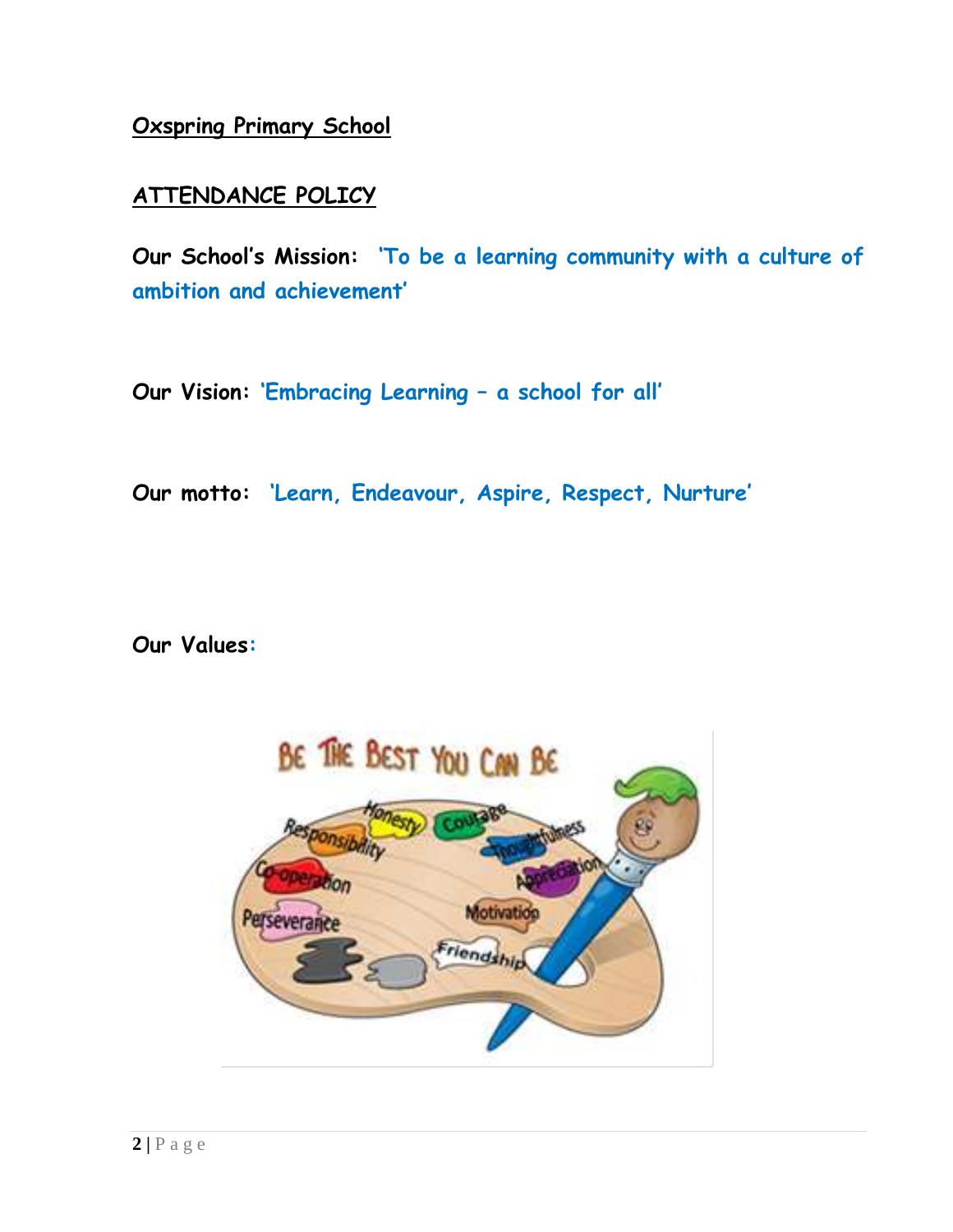### **Introduction**

The staff and Governors at Oxspring Primary School are committed to promoting a culture of high expectation, achievement and excellence. Good attendance is crucial if students are to take advantage of the learning opportunities available to them and complete a successful journey through their time at our school and as they move on into higher education or the world of work.

All of our school stakeholders need to work in partnership with relevant parties to ensure that everyone is aware of their responsibilities in our aim to promote high standards of attendance and punctuality.

**The overall aim for all children should be for 100% attendance therefore any absence should only be for unavoidable and genuine reasons. If an absence is for a medical appointment, children should return to school after the appointment if at all possible. Medical evidence can be requested when a child misses school for an appointment.**

Registration is a legal requirement that has to be taken at the beginning of each morning and afternoon sessions; this enables us to:

- Monitor attendance regularly
- Evaluate information and set targets/tackle areas of concern as early as possible
- Target absence, punctuality and truancy and communicate with pupils and parents about expectations
- Have the ability to publicise the above data within our school
- Have the ability to give a clear and accurate picture to parents, carers and guardians
- Have the ability to encourage and reward good attendance

#### **Why regular attendance is important**

Any absence, including family holidays, affects the pattern of a child's education and regular absence will seriously affect their learning. Absence during transitional periods or the start of a new term can also significantly affect a child's friendship group and, therefore, their social and emotional progress. Any pupil's absence can disrupt the learning of others as they try to catch up with skills that have been taught in their absence. This can also have a de-motivating effect on individuals if they are unable to access parts of the curriculum following absences.

#### **Rewarding Positive Attendance/Punctuality**

At least once per year we will recognise 'excellence' attendance for individuals and cohorts. We always celebrate the best class attendance in school and using our newsletters. We aim to recognise outstanding attendance/punctuality through certificates but we may also reward improvement. Using the term 'outstanding attendance,' rather than 100% attendance, allows us to focus on children who have missed some school but only for long standing medical appointments or significant circumstantial reasons.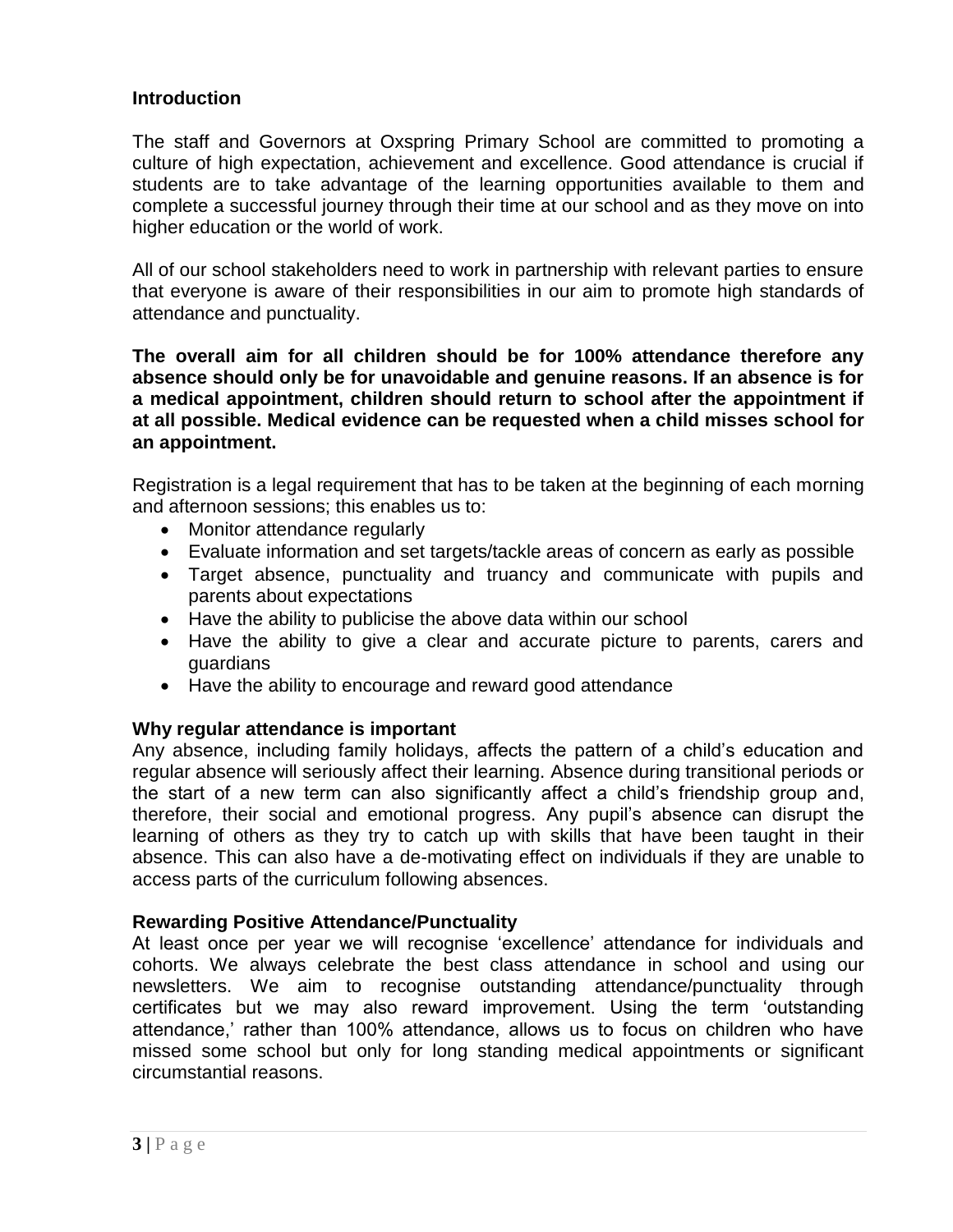#### **All parents/carers have a legal responsibility to ensure that their children receive an efficient full-time education suitable for their age, ability and aptitude by regular attendance at school. (Section 7, Education Act, 1996)**

Ensuring a child's regular attendance at school is the legal responsibility of parents and permitting absence from school, without a valid and significant reason, is an offence that may result in prosecution.

Our school will seek to build on partnerships with parents by informing them about concerns at an early stage. Our school operates a 'First Day Contact' procedure and expect parents to communicate the reasons for a child's absence at the beginning of the first day of absence. If there is no communication from home, parents will be contacted by school after 9.30am by telephone. This will be followed up if there is no contact. The school has a dedicated absence line so that you can leave a message with details of your child, class and their reason for absence. Where possible, please give an indication to the likely date of return.

Appointments for visits to doctors, dentist etc should, wherever possible, be made out of school hours. Parents are asked to provide a copy of medical appointment cards/letters for appointments made during the school day. These should be taken to the school office when collecting your child or, ideally, before.

### **Oxspring Primary – First Day of Absence**

This is crucial in our efforts to raise the attendance profile of our school. A 'First Day of Absence' system is operated to communicate quickly and effectively with parents and carers. School staff make contact with homes on a daily basis. It is a requirement for parents/carers to provide **at least two** appropriate telephone numbers as emergency contacts. It is the parent/carers' responsibility to ensure that these contact details are upto-date. This is vital for safeguarding reasons so that we make contact with an appropriate adult quickly, should your child have an accident or become unwell. In cases where we are unable to make contact with an appropriate adult, we would visit the home address. All contact with home is recorded and monitored by class teachers and/or the Senior Leadership Team (SLT). Where leaders are concerned about a child's reason for absence or the welfare of a pupil /family the Headteacher or Educational Welfare Officer (EWO) may visit the family home.

Teaching staff may also make calls to families in relation to any issues concerning children. The office staff are responsible for making daily calls with regard to attendance to parents and carers and for recording absence correctly on the School Information Management System (SIMS).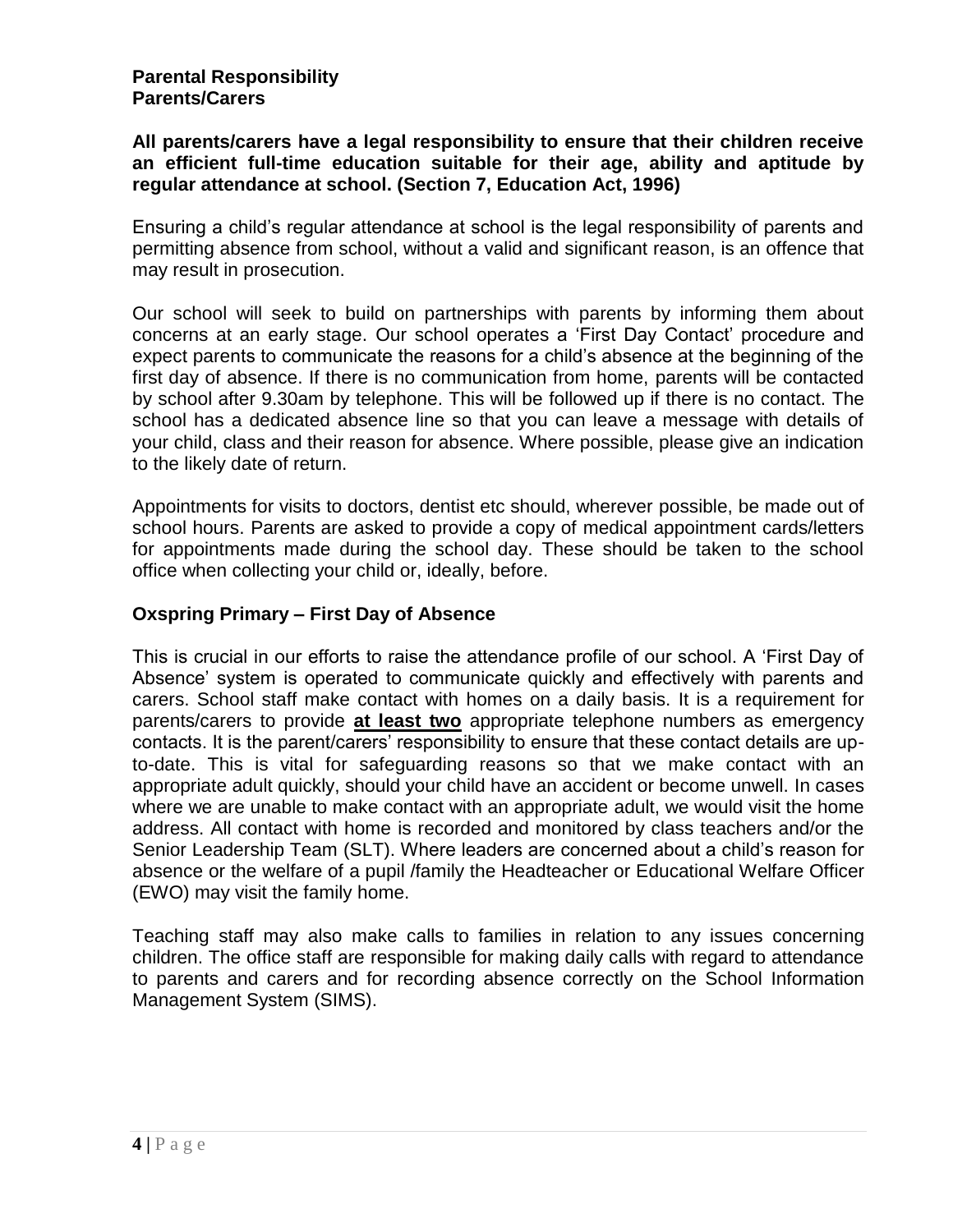#### **Procedures to be followed by staff**

School staff monitor attendance and punctuality daily. When a child's attendance begins to present concern, without good medical reason/evidence, parents will be informed as outlined below:

#### **Step 1: Below 95% attendance: Letter home**

This is to inform parents of potential concerns and to ask for co-operation in trying to improve their child's attendance

**Step 2: Below 90%: Letter home** or **below 95% and no improvement since last letter** (impact of COVID absence will be taken into account)

At this point, depending on the reasons for absence (if linked to COVID), where there are concerns, parents will be invited into school to discuss issues relating to their child's attendance. At this meeting:

- Senior Leadership Team and, where appropriate external support agencies, will offer any relevant support or guidance to the family and they may make referrals as required for further intervention
- Set a clear target for improvement (and monitor in the following period).
- Make expectations clear
- Set up an Early help Assessment if required
- At this point, parents may be asked to provide medical evidence for any future absence from school.

Letters will also be sent out for concerns over lateness. Our doors open at 8.45am registration is taken at 8.55am. Pupils are deemed to be late when arriving after 8.55am and their late mark is recorded at the main reception. Children arriving after 9.30am should be accompanied by a parent/carer to the main reception so that a reason for absence/lateness can be given. The number of minutes late is recorded in order to measure the impact of lost education due to late arrival. Please note that arrival after 9.30am without reason will be marked as an unauthorised absence for the whole of the morning session. We will send out letters, contact parents via telephone, arrange meetings, set targets and, in the case of continued attendance or punctuality issues, seek EWO advice and, where appropriate, consider legal action and issuing penalty notices.

#### **Holiday/absence requests**

All requests for leave must be documented on a school request form available from the school office and on our website. Parents should share details about the request (including the specific dates) and give any special circumstances that explain the need to take your child out of school during term time. The Headteacher may not grant any leave of absence to pupils during term time unless they consider there to be 'exceptional circumstances' and on a **case by case basis**. School will respond to the request in writing and it is possible that a penalty notice may be issued.